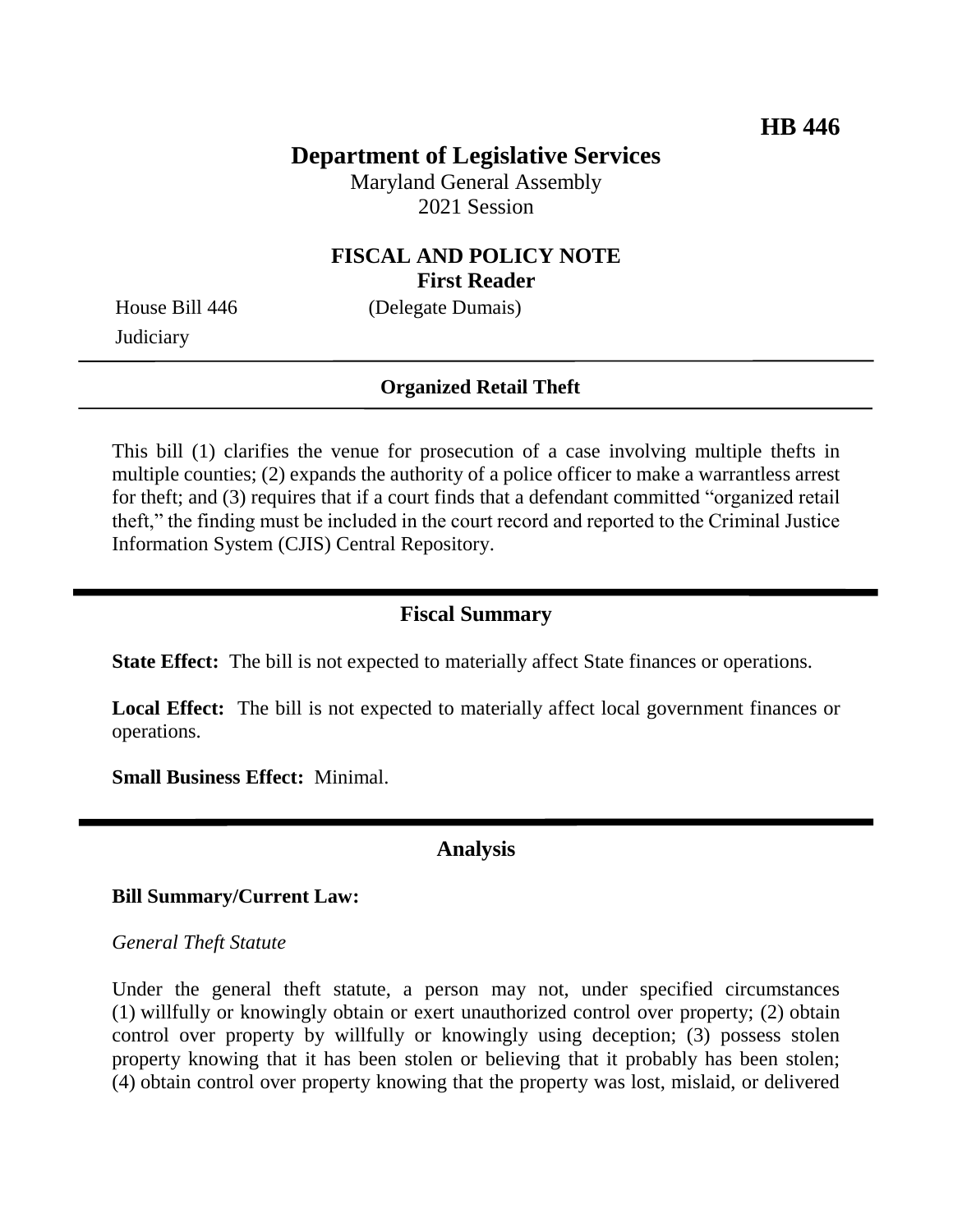under a mistake as to the identity of the recipient or nature or amount of the property; or (5) obtain the services of another that are available only by compensation by deception or with knowledge that the services are provided without the provider's consent. A violator is required to restore the owner's property or pay the owner the value of the property or services and is subject to the penalties listed below:

| <b>Value of Property and/or Services</b>                       | <b>Maximum Penalty</b>                                                                                                                                   |
|----------------------------------------------------------------|----------------------------------------------------------------------------------------------------------------------------------------------------------|
| Less than $$100*$                                              | Misdemeanor $-90$ days imprisonment<br>and/or $$500$ fine                                                                                                |
| At least \$100 but less than $$1,500*$                         | Misdemeanor $-6$ months imprisonment<br>and/or \$500 fine (first conviction) or 1 year<br>imprisonment and/or \$500 (second or<br>subsequent conviction) |
| Less than $$1,500$ (four or more prior<br>theft convictions)** | Misdemeanor $-5$ years imprisonment<br>and/or $$5,000$ fine                                                                                              |
| At least $$1,500$ but less than $$25,000$                      | Felony $-5$ years imprisonment and/or<br>\$10,000 fine                                                                                                   |
| At least \$25,000 but less than \$100,000                      | Felony $-10$ years imprisonment and/or<br>\$15,000 fine                                                                                                  |
| \$100,000 or more                                              | Felony $-20$ years imprisonment and/or<br>\$25,000 fine                                                                                                  |

\*Subject to two-year statute of limitations. \*\*Subject to specified notice requirements.

Section 7-110 of the Criminal Law Article specifies presumptions and permitted and prohibited defenses to the crime of theft.

### *Scheme/Continuing Course of Conduct and Venue*

Under current law, when a person commits a theft under one scheme or continuing course of conduct, whether from the same or several sources, the conduct may be considered as one crime, and the value of the property or services may be aggregated in determining whether the theft is a felony or misdemeanor.

The bill specifies that multiple thefts committed by the same person in multiple counties under one scheme or continuing course of conduct may be aggregated and prosecuted in any county in which any one of the thefts occurred.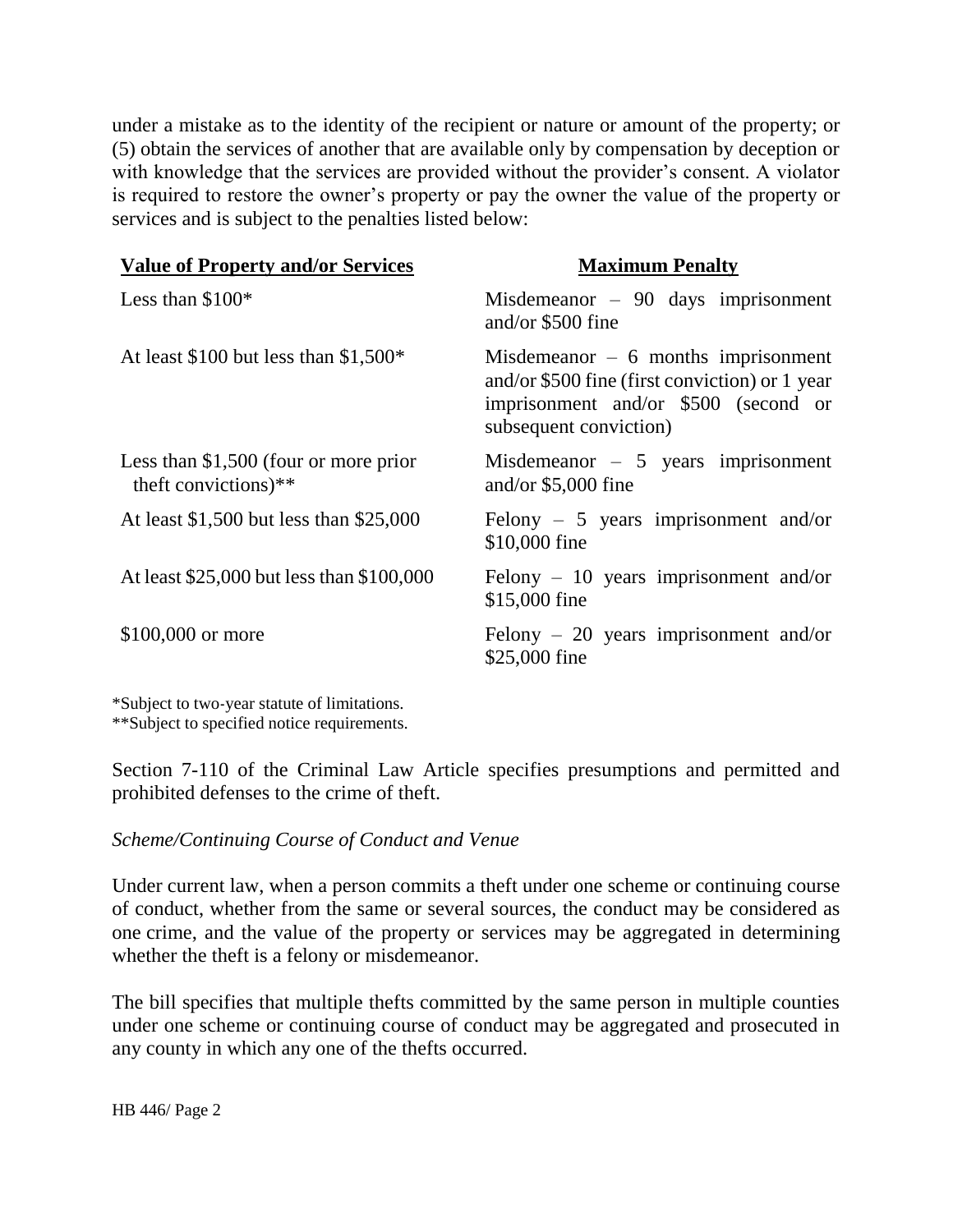## *Specific Crimes Subject to a Warrantless Arrest*

Under current law, a police officer may make a warrantless arrest if the police officer has probable cause to believe:

- that the person has committed any of several specified crimes; and
- that unless the person is arrested immediately, the person (1) may not be apprehended; (2) may cause physical injury or property damage to another; or (3) may tamper with, dispose of, or destroy evidence.

The specified crimes include general theft or motor vehicle theft where the value of the property or service stolen is *less than \$1,000* or an attempt to commit these crimes.

The bill (1) increases the maximum value for a warrantless arrest for theft to *\$1,500* (the current threshold for misdemeanor theft); (2) specifies that a theft involving property/services valued at less than \$1,500 committed by a person with four or more prior theft convictions is eligible for a warrantless arrest; and (3) removes theft of a motor vehicle valued at less than \$1,000 from the list of specified crimes (a technical change as this offense already qualifies under the general warrantless arrest provisions).

## *Organized Retail Theft – Court Finding*

Under the bill, "organized retail theft" means the commission, either alone or with one or more other persons, of a series of thefts of retail merchandise from one or more retail merchants with the intent to (1) return the merchandise to the merchant for value or (2) resell, trade, or barter the merchandise for value.

Under the bill, if a defendant is convicted of or receives a probation before judgment for general theft under § 7-104 of the Criminal Law Article, on request of the State's Attorney, the court must make a finding of fact based on evidence produced at trial as to whether the crime is "organized retail theft." The State has the burden of proving by a preponderance of the evidence that the crime is organized retail theft.

If the court finds that the crime is organized retail theft, that finding must become part of the court record for purposes of reporting to CJIS.